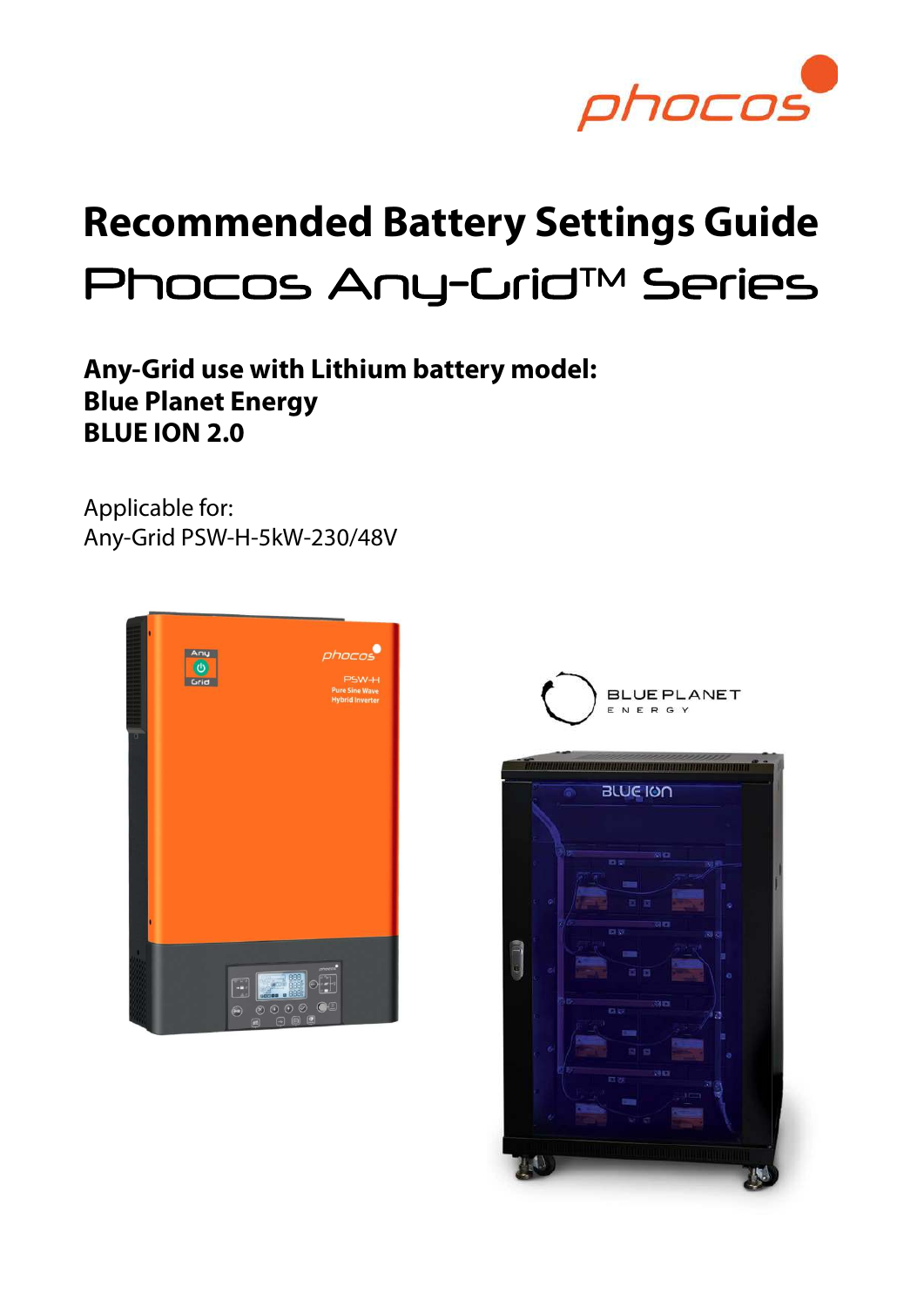## 1.0 Introduction

This guide outlines the recommended settings for operation of one or more Any-Grid™ PSW-H-5kW-230/48V hybrid inverter chargers with one or more BLUE ION 2.0 lithium battery cabinets.

The Any-Grid must be installed according to the Any-Grid "User and Installation Manual" included with every Any-Grid unit and available online at www.phocos.com. The battery terminals of the Any-Grid must be connected to the Blue Planet Energy BLUE ION 2.0 according to the BLUE ION 2.0 installation manual.

#### WARNING: Be sure to read and respect the warnings in the installation manuals of the Any-Grid, the BLUE ION 2.0 battery and any other connected equipment. The installation must be conducted by a trained professional.

#### 2.0 System Overview



## 3.0 Battery Sizing

Each BLUE ION 2.0 cabinet can support 160 Adc continuous current and has an integrated 250 Adc breaker. It is thus capable of delivering both sufficient continuous current and peak current for a single PSW-H-5KW-230/48V, regardless of whether it is an 8, 12 or 16 kWh battery cabinet. When using multiple Any-Grid units, be sure to have at least one battery cabinet per Any-Grid to sustain the required currents. The batteries must be wired in parallel to form a single large battery bank when using multiple Any-Grids. All Any-Grids must be connected to the same battery cluster.

### 4.0 Recommended Settings

#### CAUTION: Once the system is wired according to both the Any-Grid and BLUE ION 2.0 installation manuals, activate only the battery connection to the Any-Grid(s). The AC input source, AC output loads and PV input must remain off on the Any-Grid until the parameters have been set.

These settings are recommendations only. They are intended to keep the batteries within their operational limits (maximum voltage, maximum current, etc). These settings can be adjusted to optimize the performance of your particular system, but must be kept within the limits of the battery specifications.